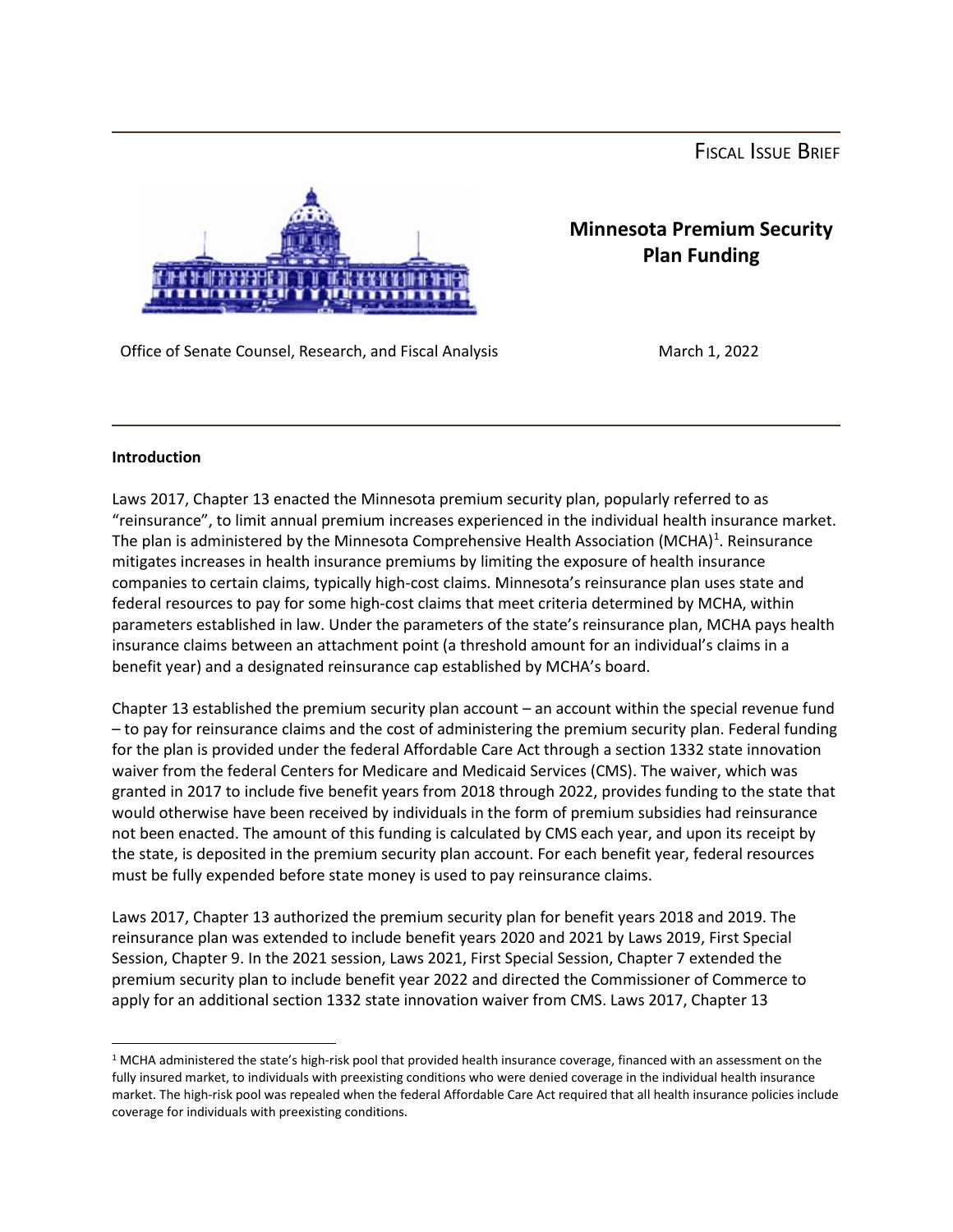stipulated that any unused premium security plan account funds originally transferred into the account from the General Fund be transferred back to the General Fund at the end of FY 2021 and required the same for premium security plan account funds originally transferred from the Health Care Access Fund (HCAF). However, Laws 2017, First Special Session, Chapter 6 amended this provision so that any unused state funds are transferred to the HCAF. As amended by Laws 2019, First Special Session, Chapter 9, this transfer will occur at the end of FY 2023.

## **Summary of Minnesota Premium Security Plan Funding**

Table 1 below summarizes funding for the premium security plan since its inception. The figures shown in Table 1 reflect estimates from the February 2022 forecast. Between FYs 2017, 2018, and 2020, \$41.9 million of the existing MCHA balance was transferred into the premium security plan account<sup>[2](#page-1-0)</sup>. In FYs 2018 and 2019, a total of \$542.8 million was transferred into the premium security plan account; \$400.8 million from the HCAF, and \$142 million from the General Fund. Federal revenue under the section 1332 state innovation waver totaled \$301.5 million through FY 2021 and is projected to total \$249.8 million for FYs 2022 and 2023, for a combined total of \$551.3 million for the current duration of reinsurance.

Table 1 also displays expenditures from the premium security plan account. Reinsurance payments increased steadily for each year the premium security plan has existed; the FY 2023 reinsurance payment amount is expected to decrease from FY 2022 due to the requirement that MCHA adjust reinsurance payments to account for existing resources in the premium security plan account. In addition to reinsurance payments and MCHA administrative expenditures, \$247 million was transferred from the premium security plan account to the General Fund in FY 2020, and \$5.9 million was transferred from the premium security plan account to the HCAF in FY 2021. Current projections for the reinsurance plan would leave an \$79.6 million balance at the end of FY 2024, which would be transferred to the HCAF.

|                         | FY     | FY      | FY      | FY      | FY      | FY      | FY      | FY           |
|-------------------------|--------|---------|---------|---------|---------|---------|---------|--------------|
|                         | 2017   | 2018    | 2019    | 2020    | 2021    | 2022    | 2023    | 2024         |
| <b>Resources</b>        |        |         |         |         |         |         |         |              |
| <b>Balance Forward</b>  | 0      | 38,547  | 314,078 | 592,238 | 536,744 | 217,730 | 160,332 | 79,343       |
| <b>GF Transfer-In</b>   | 0      | 71,000  | 71,000  | 0       | 0       | 0       | 0       | 0            |
| <b>HCAF Transfer-In</b> | 0      | 200,750 | 200,000 | 0       | 0       | 0       | 0       | 0            |
| <b>MCHA Transfer-In</b> | 38,709 | 3,236   | 0       | 141     | 0       | 0       | 0       | 0            |
| <b>Federal Funding</b>  | 0      | 0       | 130,720 | 84,758  | 86,064  | 142,727 | 107,045 | $\mathbf{0}$ |
| Investment Income       | 88     | 1,045   | 13,157  | 10,332  | 1,736   | 938     | 624     | 372          |
| <b>Total Resources</b>  | 38,797 | 314,578 | 728,955 | 687,469 | 625,189 | 361,395 | 268,001 | 79,715       |

**Table 1: Minnesota Premium Security Plan Account Resources and Expenditures, FY 2017 – FY 2024 (dollars in thousands)**

<span id="page-1-0"></span><sup>2</sup> This balance remained after all the financial obligations under the high-risk pool were paid.